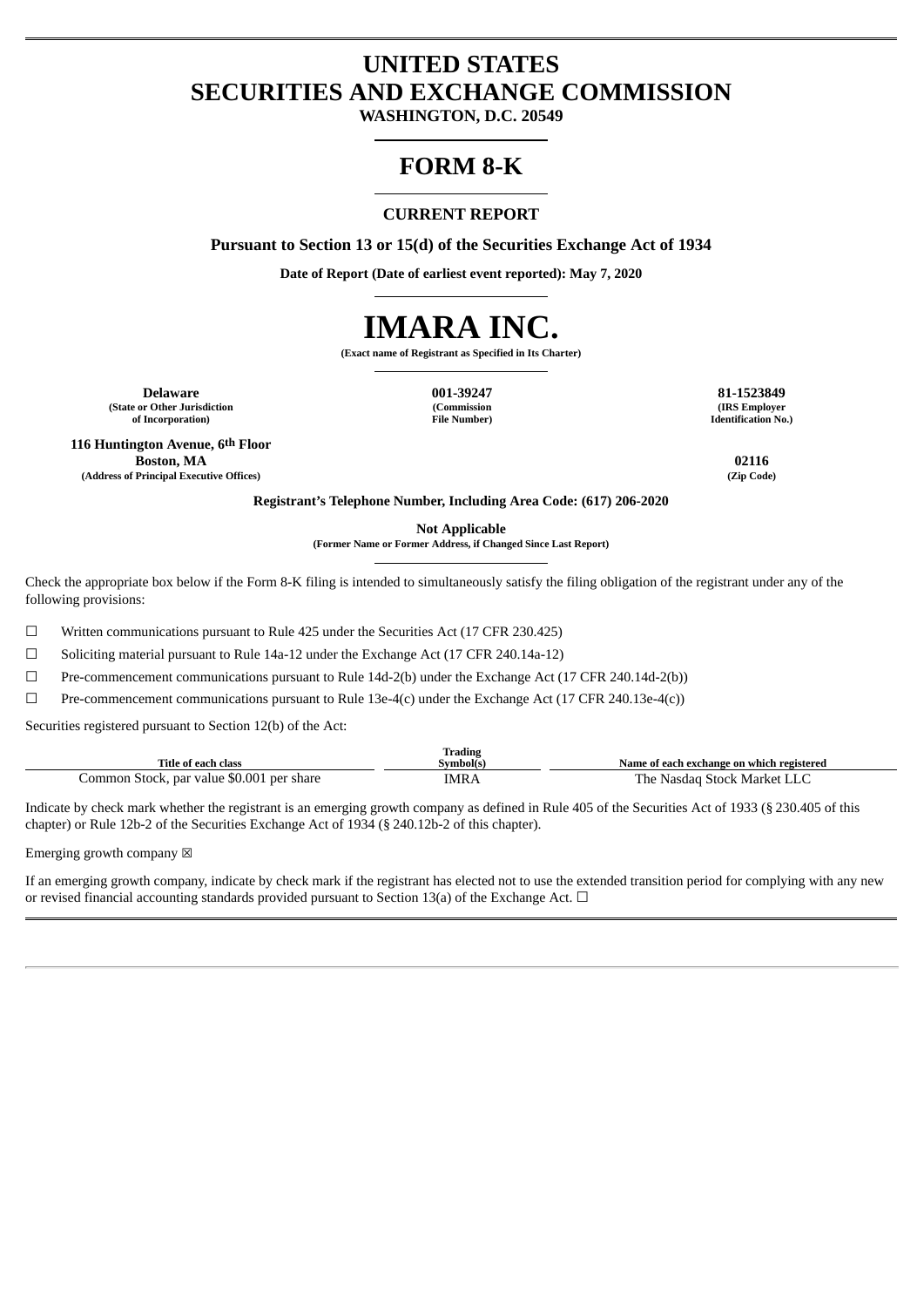#### **Item 2.02 Results of Operations and Financial Condition.**

On May 7, 2020, IMARA Inc. (the "Company") announced its financial results for the quarter ended March 31, 2020. The full text of the press release issued in connection with the announcement is being furnished as Exhibit 99.1 to this Current Report on Form 8-K and is incorporated herein by reference.

The information in this Item 2.02, including Exhibit 99.1 attached hereto, shall not be deemed "filed" for purposes of Section 18 of the Securities Exchange Act of 1934 (the "Exchange Act") or otherwise subject to the liabilities of that section, nor shall it be deemed incorporated by reference in any filing under the Securities Act of 1933, as amended, or the Exchange Act, except as expressly set forth by specific reference in such a filing.

#### **Item 9.01 Financial Statements and Exhibits.**

(d) Exhibits

| Exhibit<br>$\sim$ $\sim$<br><b>Number</b> |                                                                                               | Description |
|-------------------------------------------|-----------------------------------------------------------------------------------------------|-------------|
| 99.1                                      | 2020<br>M <sub>2V</sub><br>r the<br>Jrocc<br>hv.<br><b>Company</b> .<br>$\sim$<br>$ -$<br>م د |             |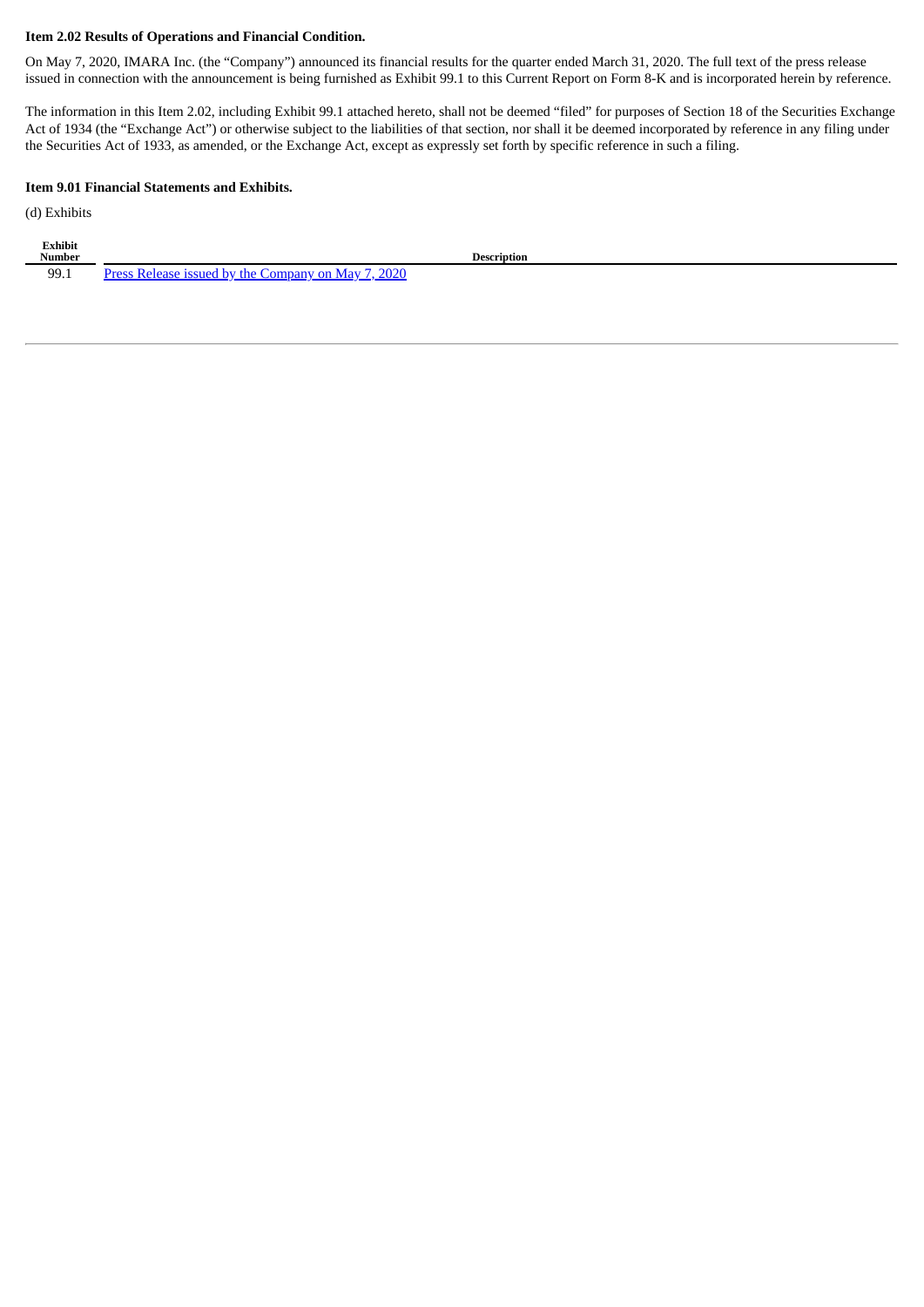#### **SIGNATURES**

Pursuant to the requirements of the Securities Exchange Act of 1934, as amended, the registrant has duly caused this report to be signed on its behalf by the undersigned hereunto duly authorized.

IMARA INC.

Date: May 7, 2020 By:/s/ Rahul D. Ballal

Name: Rahul D. Ballal Title: President and Chief Executive Officer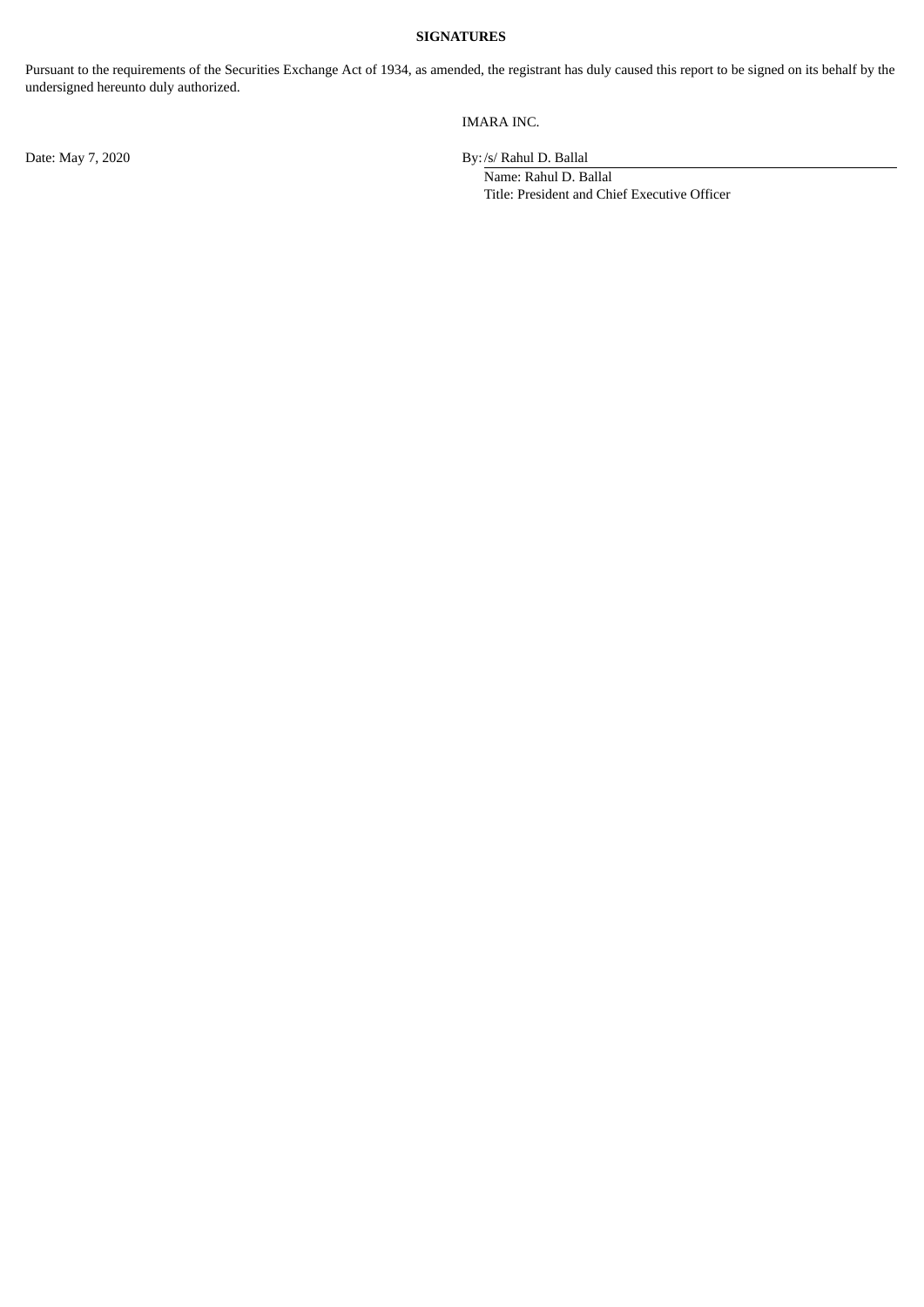<span id="page-3-0"></span>

### **Imara Reports First Quarter 2020 Financial Results and Business Highlights**

*Strengthened Board of Directors and expanded leadership team with appointment of General Counsel*

*Continued progress toward initiation of Phase 2b clinical trials of IMR-687 in sickle cell disease and beta-thalassemia*

*Launched 'Real Impact' community support grants and program*

BOSTON, Mass., May 7, 2020 – Imara Inc. (Nasdaq: IMRA), a clinical-stage biopharmaceutical company dedicated to developing and commercializing novel therapeutics to treat patients suffering from rare inherited genetic disorders of hemoglobin, today reported financial results for the first quarter ended March 31, 2020 and reviewed recent business highlights.

"The first quarter was highlighted by the successful execution of our initial public offering in March 2020 amidst challenging market conditions – a testament to the strength of Imara's approach, clinical data and the differentiated therapeutic potential of IMR-687 for rare blood disorders," said Rahul Ballal, Ph.D., President and Chief Executive Officer of Imara. "Since that time, we have made thoughtful progress across the business, including key appointments to our Board and leadership team, as well as the launch of community support grants that align with our mission to broadly address unmet needs affecting people with sickle cell disease and beta-thalassemia. On the clinical development front, we completed enrollment of our Phase 2a clinical trial in patients with sickle cell disease during the first quarter and continue to treat patients in this trial. Looking ahead, we are making progress towards initiating our planned Phase 2b clinical trials for both sickle cell disease and beta-thalassemia."

Dr. Ballal continued, "As we think about the past quarter, we also wanted to thank all the healthcare workers involved in our clinical trials and more broadly, all healthcare workers and front-line staff, as they manage the impact of COVID-19 around the world."

### **Recent Corporate Highlights and Updates**

- **Closed IPO**: In March 2020, Imara closed its initial public offering with gross proceeds of \$75.2 million. The Company's common stock began trading on the Nasdaq Global Select Market under the symbol IMRA on March 12, 2020. In April, the underwriters exercised their option to purchase an additional 705,000 shares of common stock, resulting in additional gross proceeds of \$11.3 million.
- **Progressed Clinical Trials:** The Company continues to make progress toward initiating its Phase 2b studies in sickle cell disease and beta-thalassemia. It anticipates screening to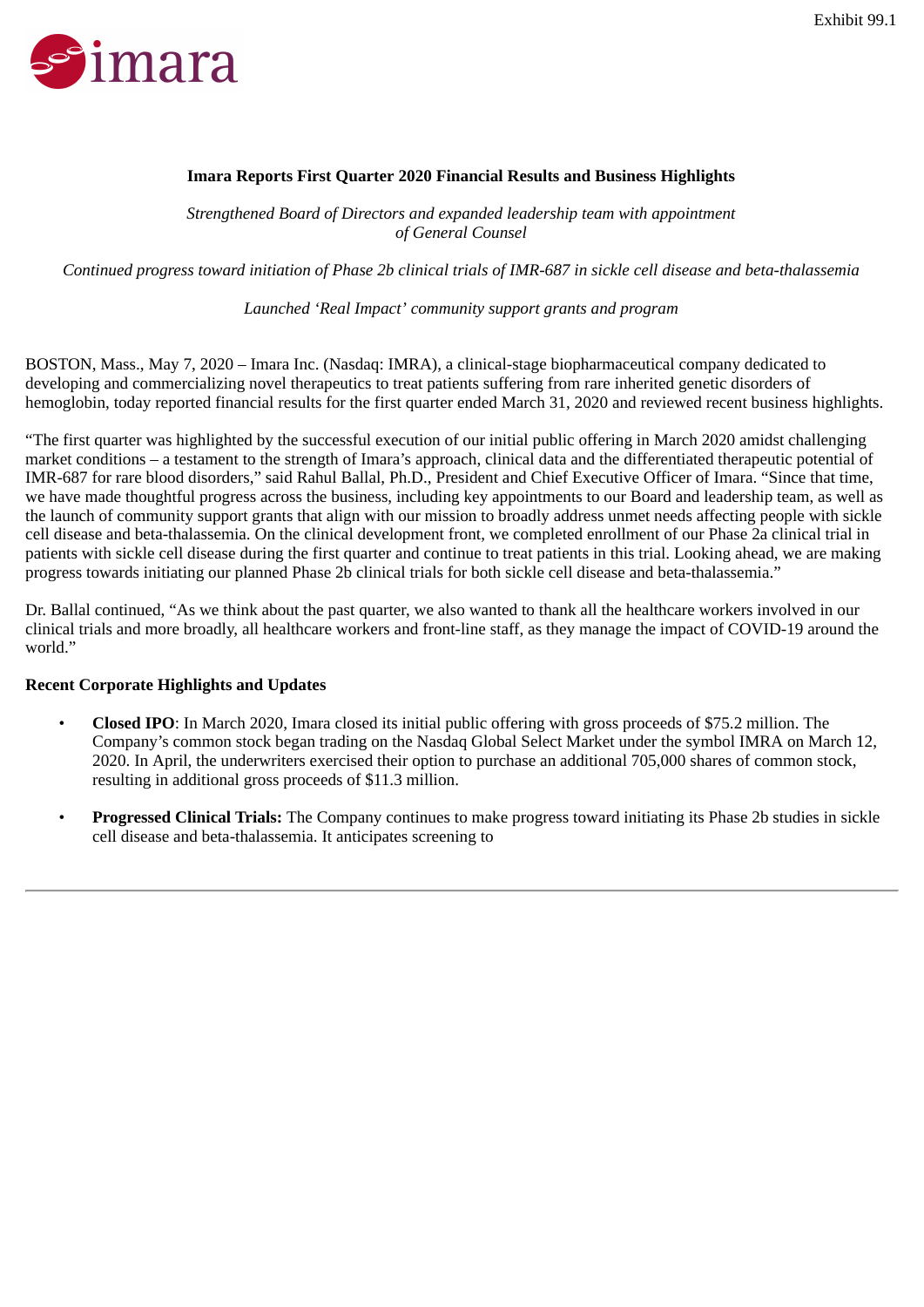begin for both programs in the U.S. in the coming weeks with a continued goal of dosing the first patients by the end of the second quarter of 2020. While the ongoing COVID-19 pandemic may cause delays in initiation, Imara is proactively working with study sites to manage training and drug supply and identify potential subjects.

In addition, the Company completed enrollment of its Phase 2a clinical trial in sickle cell patients in January 2020 and several patients remain in the study. Although the ongoing COVID-19 pandemic has impacted certain patient visits, the Company has worked closely with the safety review committee and study sites to ensure patients are receiving drug and can have appropriate safety assessments even with limited access to clinics. The Company plans to report top-line data from the Phase 2a trial in the fourth quarter of 2020.

• **Strengthened Board and Expanded Leadership Team:** Imara strengthened its Board of Directors with the addition of Edward E. Conner, M.D., in April 2020. Dr. Conner, who currently serves as Senior Vice President and Chief Medical Officer at Audentes Therapeutics, an Astellas Company, has extensive clinical development expertise and will be a valuable clinical advisor to Imara as the Company continues to advance IMR-687 for patients suffering from sickle cell disease and beta-thalassemia.

In addition, Imara expanded its leadership team with the appointment of Stephen M. Migausky as Senior Vice President, Legal and General Counsel on May 4, 2020. In this role, Mr. Migausky, who recently served as General Counsel at ArQule, Inc., will lead and advise the Company with respect to legal strategy and oversight of corporate compliance.

• **Launched 'Real Impact' Community Support Grants and Program:** Imara launched its 'Real Impact' grant program to support nonprofit, community-based organizations ("CBOs") that serve families impacted by sickle cell disease and beta-thalassemia. In 2020, Imara will fund between 15 and 20 grants totaling up to \$100,000 across three key areas: social health impact, COVID-19 relief and organizational capacity enhancement.

### **First Quarter 2020 Financial Results**

• **Cash Position:** Cash, cash equivalents and investments were \$105.9 million as of March 31, 2020, as compared to cash, cash equivalents and investments of \$28.9 million as of December 31, 2019. This increase is due to proceeds received from the February 2020 issuance and sale of Series B Preferred Stock and issuance of common stock in the Company's initial public offering, which closed on March 16, 2020. In addition, in April 2020, the Company issued and sold an additional 705,000 shares of common stock pursuant to the exercise of the underwriters' option to purchase additional shares of common stock for aggregate gross proceeds of \$11.3 million. The Company expects that its cash, cash equivalents and investments as of March 31, 2020, and the proceeds received upon closing of the underwriters' option to purchase additional shares in April 2020, will be sufficient to enable it to fund its planned operations into mid-2022.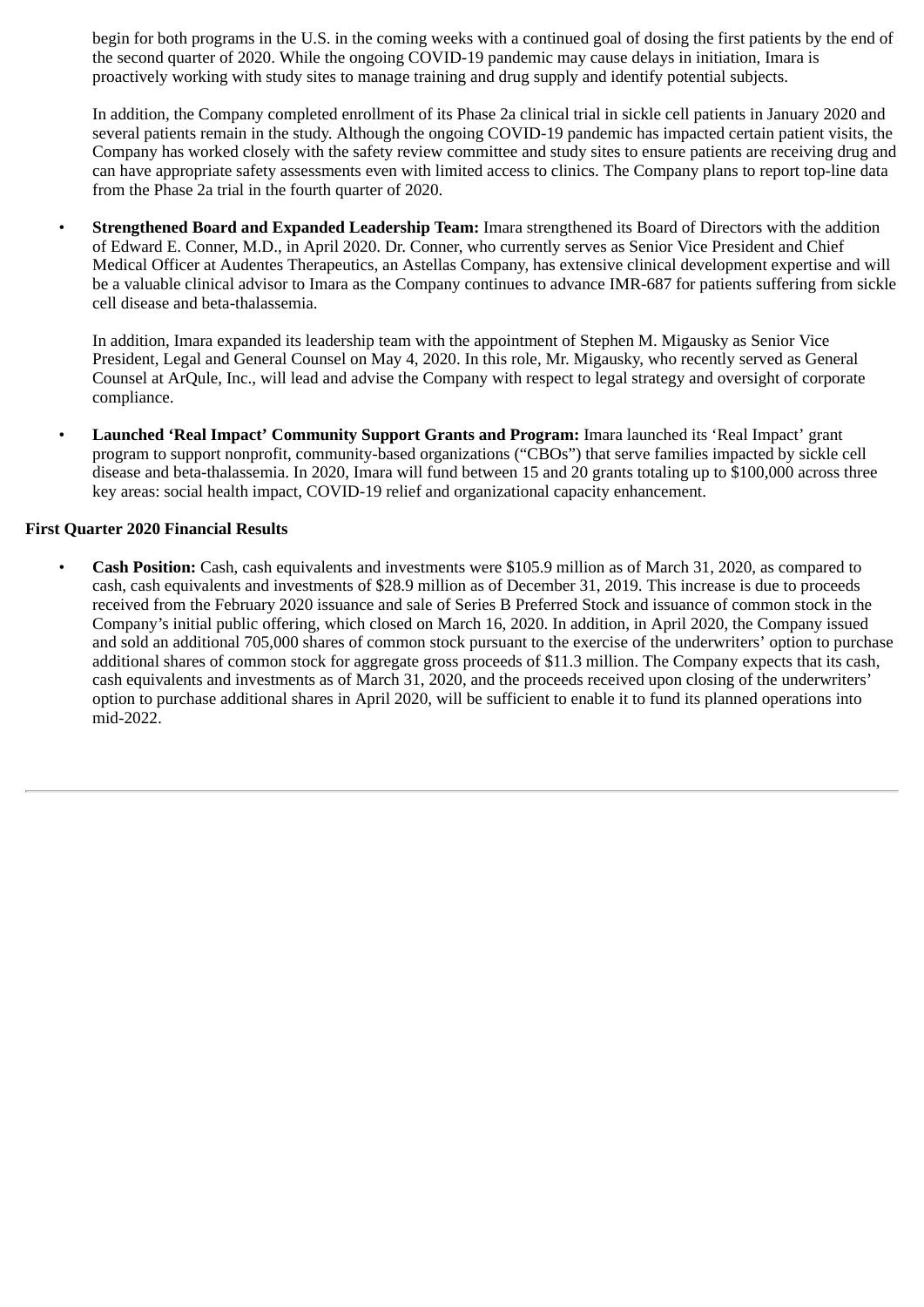- **Research and Development Expenses:** Research and development expenses were \$5.8 million for the first quarter of 2020, as compared to \$3.6 million for the first quarter of 2019. The increase of \$2.2 million was primarily related to the development and manufacturing of clinical materials, clinical research and oversight of the Company's clinical trials and investigative fees related to the development of IMR-687, as well as increased personnel-related and other research and development operational costs.
- **General and Administrative Expenses:** General and administrative expenses were \$1.6 million for the first quarter of 2020, as compared to \$0.6 million for the first quarter of 2019. The increase of \$0.9 million was primarily due to increased personnel-related and other general and administrative operational costs, including an increase in administrative personnel as well as increased consulting and professional fees.
- **Net Loss Attributable to Common Stockholders:** Net loss attributable to common stockholders was \$15.1 million, or \$4.31 per share, for the first quarter of 2020, as compared to a net loss of \$4.2 million, or \$5.97 per share, for the first quarter of 2019.

### **Financial Guidance**

The Company currently expects that its full-year 2020 research and development expenses will range between \$35 million and \$40 million and that its full-year 2020 general and administrative expenses will range between \$8 million and \$10 million.

## **About Imara**

Imara Inc. is a clinical-stage biotechnology company dedicated to developing and commercializing novel therapeutics to treat patients suffering from rare inherited genetic disorders of hemoglobin. Imara is currently advancing IMR-687, a highly selective, potent small molecule inhibitor of PDE9 that is an oral, once-a-day, potentially disease-modifying treatment for sickle cell disease and beta-thalassemia. IMR-687 is being designed to have a multimodal mechanism of action that acts on red blood cells, white blood cells, adhesion mediators and other cell types. For more information, please visit www.imaratx.com.

## **Cautionary Note Regarding Forward-Looking Statements**

Statements in this press release about future expectations, plans and prospects, as well as any other statements regarding matters that are not historical facts, may constitute "forward-looking statements" within the meaning of The Private Securities Litigation Reform Act of 1995. These statements include, but are not limited to, statements relating to the initiation and timing of the Company's Phase 2b clinical trials evaluating IMR-687 in patients with sickle cell disease and beta-thalassemia, the timing for reporting and the quality of data from the ongoing Phase 2a clinical trial evaluating IMR-687 in patients with sickle cell disease, the Company's beliefs regarding the strength of its clinical data, the therapeutic potential of IMR-687 and advancement of its clinical program, the Company's expectations regarding its Real Impact grant and support program, and financial guidance regarding the Company's projected operating expenses and sufficiency of the Company's capital resources to fund its operations into mid-2022. The words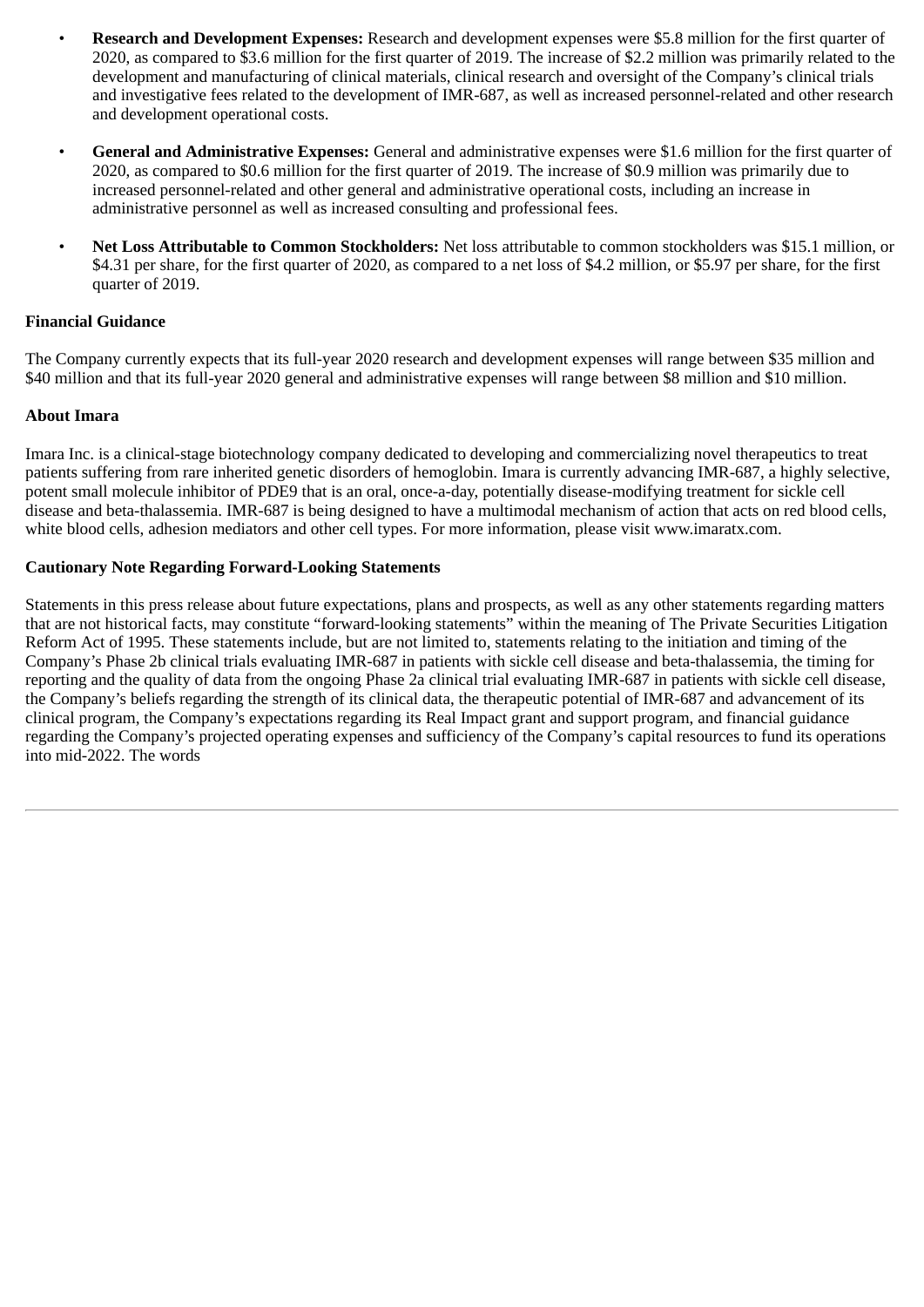"anticipate," "believe," "continue," "could," "estimate," "expect," "intend," "may," "plan," "potential," "predict," "project," "should," "target," "will," "would" and similar expressions are intended to identify forward-looking statements, although not all forward-looking statements contain these identifying words. Actual results may differ materially from those indicated by such forward-looking statements as a result of various important factors, including: the impact of extraordinary external events, such as the risks and uncertainties resulting from the impact of the COVID-19 pandemic on the Company's business, operations, strategy, goals and anticipated milestones, including its ongoing and planned research activities and ability to conduct and readout data from its ongoing Phase 2a clinical trial of IMR-687 in sickle cell disease and its ability to initiate, enroll, dose and readout data from its planned Phase 2b clinical trials of IMR-687 in sickle cell disease and beta-thalassemia; the Company's ability to advance the development of IMR-687 under the timelines it projects in current and future clinical trials, demonstrate in any current and future clinical trials the requisite safety and efficacy of IMR-687, replicate scientific and non-clinical data in clinical trials, obtain and maintain necessary regulatory approvals, obtain, maintain and enforce necessary patent and other intellectual property protection, identify, enter into and maintain collaboration agreements with third parties, manage competition, manage expenses, raise the substantial additional capital needed to achieve its business objectives, attract and retain qualified personnel, and successfully execute on its business strategies; and other factors discussed in the "Risk Factors" section of the prospectus filed with the Securities and Exchange Commission on March 12, 2020 and in other filings that the Company makes with the Securities and Exchange Commission in the future. Any forward-looking statements contained in this press release speak only as of the date hereof, and the Company expressly disclaims any obligation to update any forward-looking statement, whether as a result of new information, future events or otherwise.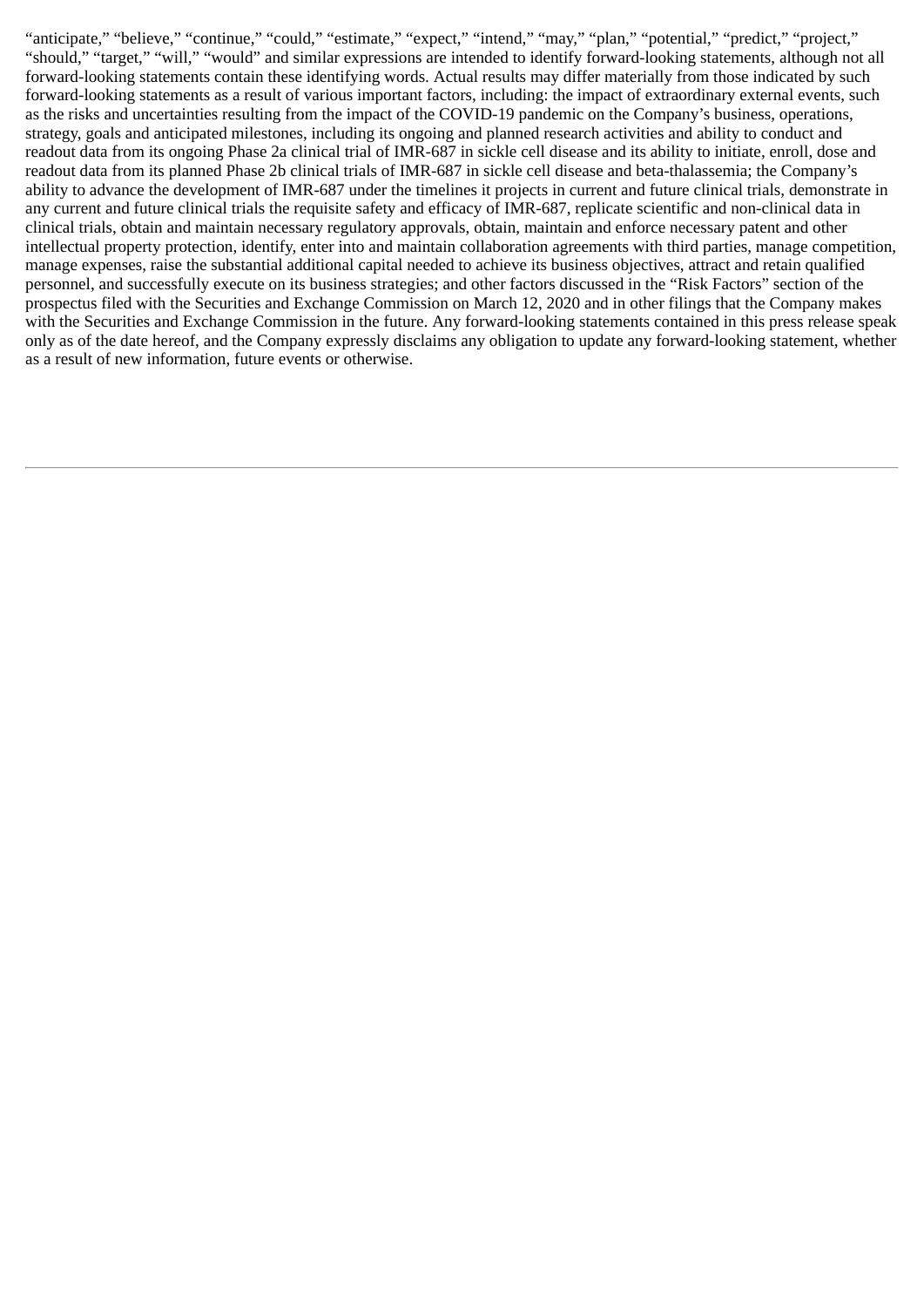#### **IMARA INC.**

#### **CONDENSED CONSOLIDATED BALANCE SHEET DATA**

**(in thousands) (Unaudited)**

|                                        |   | March 31,<br>2020 |   | December 31,<br>2019 |
|----------------------------------------|---|-------------------|---|----------------------|
| Cash, cash equivalents and investments | D | 105,867           | ъ | 28,907               |
| Working capital <sup>(1)</sup>         |   | 104.867           |   | 26,426               |
| Total assets                           |   | 110,322           |   | 33,298               |
| <b>Total liabilities</b>               |   | 5,128             |   | 4,382                |
| Convertible preferred stock            |   |                   |   | 77,764               |
| Accumulated deficit                    |   | (61,968)          |   | (54, 753)            |
| Total stockholders' equity (deficit)   |   | 105,194           |   | (48, 848)            |
|                                        |   |                   |   |                      |

(1) Working capital is defined as current assets less current liabilities.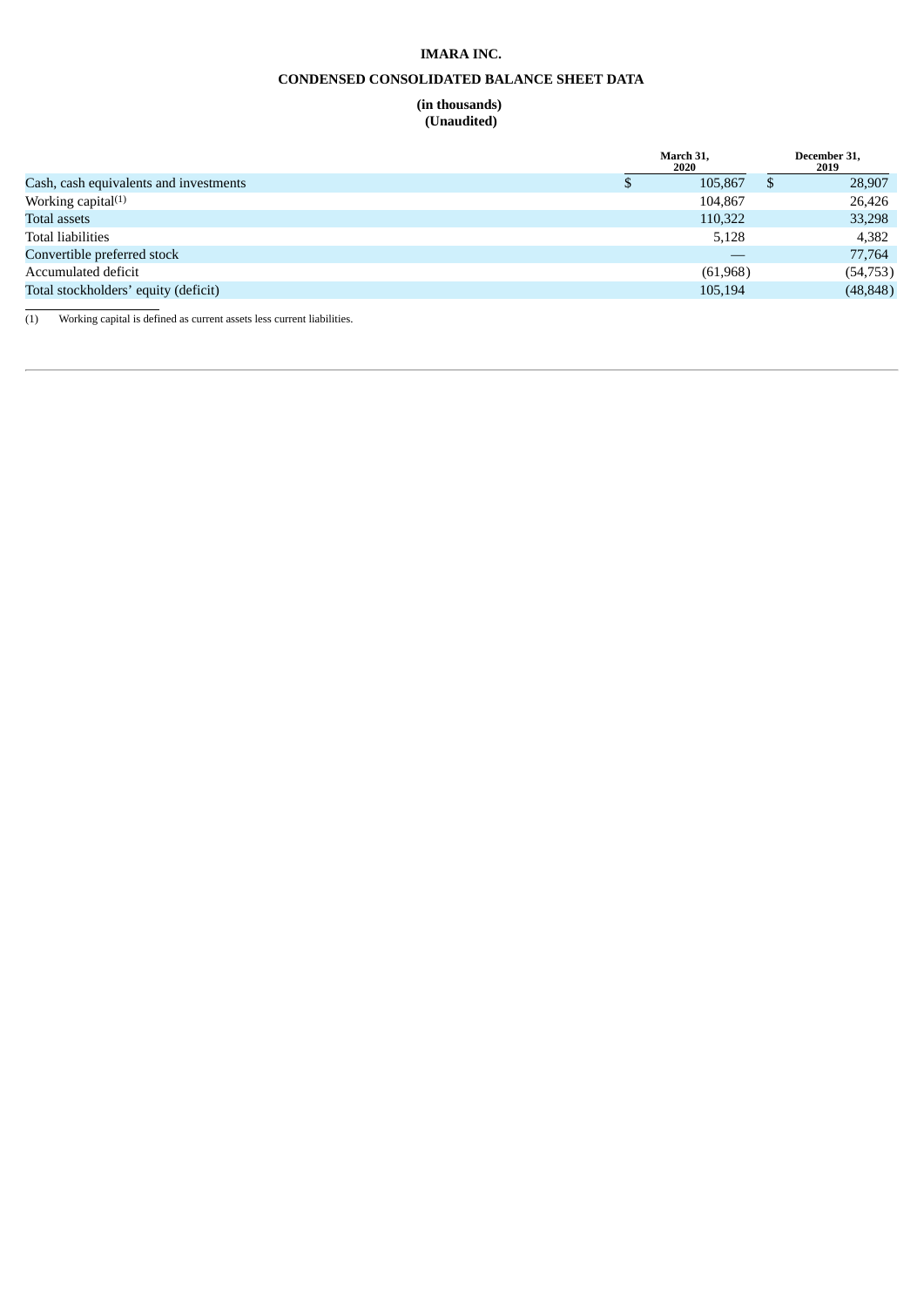#### **IMARA INC.**

#### **CONDENSED CONSOLIDATED STATEMENTS OF OPERATIONS**

#### **(in thousands, except share and per share data) (Unaudited)**

|                                                                          | <b>Three Months Ended</b><br>March 31, |      |          |
|--------------------------------------------------------------------------|----------------------------------------|------|----------|
|                                                                          | 2020                                   | 2019 |          |
| <b>Operating expenses:</b>                                               |                                        |      |          |
| Research and development                                                 | \$<br>5,793                            | \$   | 3,560    |
| General and administrative                                               | 1,559                                  |      | 634      |
| Total operating expenses                                                 | 7,352                                  |      | 4,194    |
| Loss from operations                                                     | (7, 352)                               |      | (4,194)  |
| Total other income:                                                      |                                        |      |          |
| Interest income                                                          | 132                                    |      |          |
| Other income                                                             | 5                                      |      |          |
| Total other income                                                       | 137                                    |      |          |
| Net loss                                                                 | (7,215)                                |      | (4, 194) |
| Accretion of Series B convertible preferred stock                        | (7,858)                                |      |          |
| Net loss attributable to common stockholders—basic and diluted           | (15,073)                               | S    | (4, 194) |
| Weighted-average common shares outstanding—basic and diluted             | 3,493,359                              |      | 702,510  |
| Net loss per share attributable to common stockholders—basic and diluted | (4.31)                                 |      | (5.97)   |